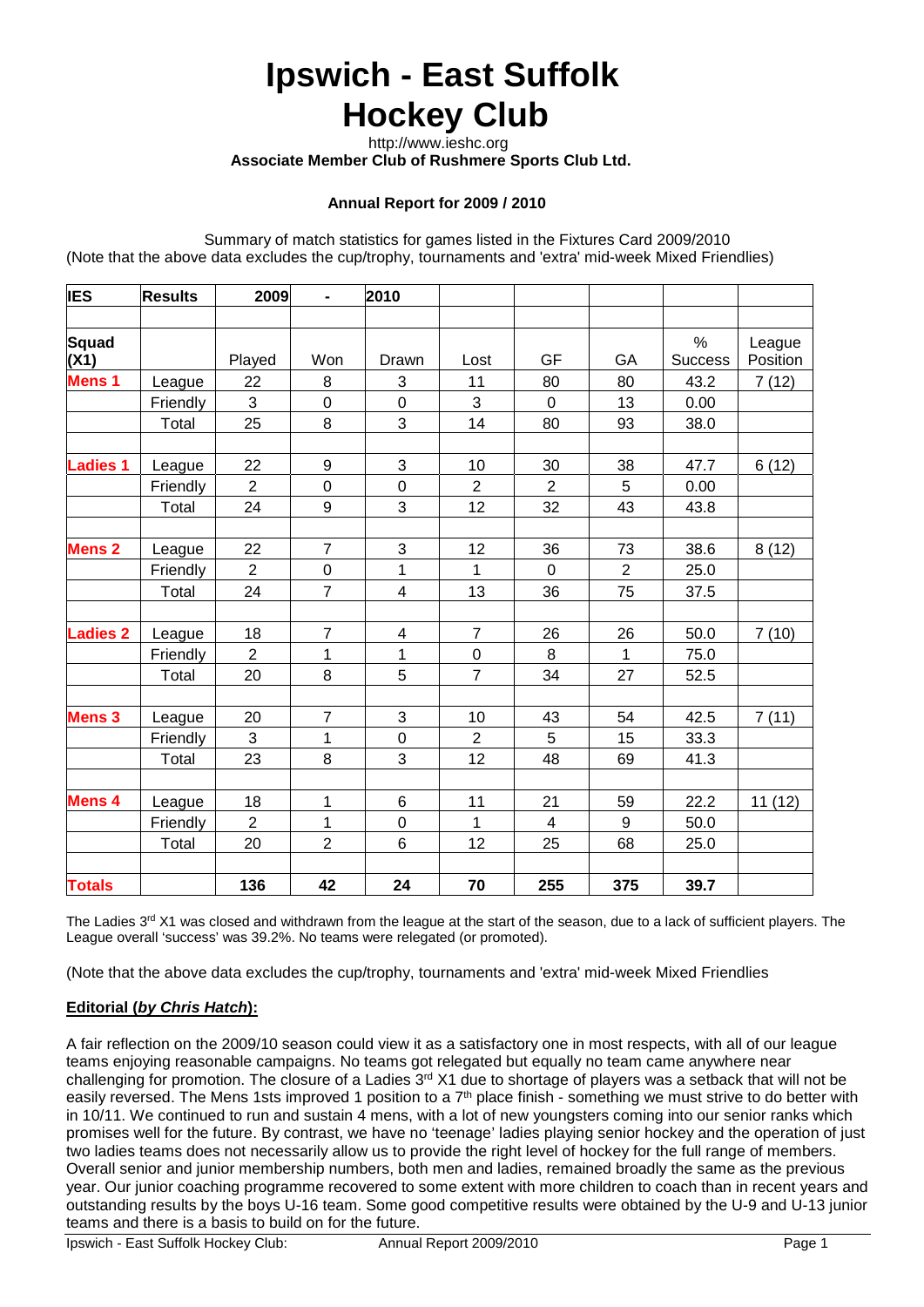The Club would again like to thank Rushmere Sports Club Ltd, its Manager Roger Osborne and other staff for all their work and support of us during the season. Also, Anna Whatling for the regular hot teas service after matches. It was Anna's first year in this post and she did well and is set to return for 10/11. All these contributions, a positive approach from captains and teams and a generally fair season on the field helped to make 09/10 a solid and positive year for the club. As always, there remains much that we can that we can build on to improve next season!

### **EHA Mens Cup. Summary of results**

**Competition Played Won Drawn Lost GF GA Venues** Men, EH Vets Cup/Plate  $\begin{array}{cccc} 2 & 1 & 0 & 1 & 6 & 9 \end{array}$  2H The Mens Vets beat Sudbury Vets 4 – 1 but then came up against Harleston and were beaten 2 - 8 in the EH Vets Cup. We chose not to enter any Ladies National Competitions in 09/10.

### **Representative Honours during 2009/10:-**

Suffolk Mens senior County Championships squad: Kevyn Brown, Steven Farrow

# News from the Annual General Meeting on 27<sup>th</sup> May 2010

The following elections were made at the AGM (or by subsequent committee appointment): President, Peter Blake; Chairman, Graham Ramsden; Secretary, Anne-Marie Edney; Business Manager, Men's Team Secretary, Astro Pitch Liaison & Club Liaison Officer, Chris Hatch; Social Sec.; Greg Jones and Steven Farrow Youth Development Committee, John Oakley, Sam Oakley, Ian Reed, Anthony Whitaker Communications Officer (Press and Web Site), Jason Pettit **Suffolk County Liaison Officer, Steven Farrow** Ladies League Liaison Officer, Faye Godden

**Position Men Ladies** 1st X1 Captain/V-Captain Kevyn Brown / Charles Coulson Annette White / 2nd X1 Captain/ V-Captain Peter Blake / Mike Thomas Saph Cutting / Kim Caley<br>3rd X1 Captain/ V-Captain Guy Whiting / Hugh Rowland Guy Whiting / Hugh Rowland 4th X1 Captain/ V-Captain John Oakley / Barrie Whelpton<br>Mixed X1 Captain / Secretary Andy Murray Mixed X1 Captain / Secretary Andy Murray Hannah Reynolds Indoor League Captains (A/B) Kev Brown (A) Dave Charles (B) Megan Adams (A); vacancy (B) Fixtures Secretary Graham Ramsden Di Stevens Head Coach Jason Pettit vacancy James Nayler Club Clothing Officer Dave Taylor Dave Taylor Club Welfare Officer Saph Cutting Saph Cutting

# **Other Matters reported on at the AGM:-**

#### **(i) Chairman's Report (Graham Ramsden);**

Graham reported that the club had had a reasonable season, with all teams retaining League divisional status for next season and there had been some conspicuous success by the boys U-16 team in its competitions. Unfortunately, we had to close our Ladies  $3<sup>rd</sup> X1$  due to a shortage of players. Anna Whatling was thanked for providing the teas service. Graham was able to announce some significant developments that are in prospect for the future of Rushmere Sports Club Ltd and introduced Peter Elsom Snr (MD of RSC Ltd) who expanded on the plans in progress and took questions.

Graham thanked the Committee members for their hard work and diligence during the past year and looked forward to taking the club into 2010/11.

#### **(ii) Business Manager's Report (Chris Hatch);**

The club generally continued to pay its way during 09/10, although a loss of £821.16 was recorded on the current account over the year.

The loss noted above would have been significantly worse but for 3 exceptional items which went in our favour. (i) Copleston kindly waived £700 of the annual pitch bill to reflect the days lost to the bad weather; (ii) C Hatch was awarded a BT 'Community Champions Award' of £500 for the club and (iii) we received a VAT rebate of £414 following a court decision against HM Revenue & Customs. Allowing for these items the underlying loss was £2334.16. This was broadly in line with the budget plan to return some retained cash to the members, in effect.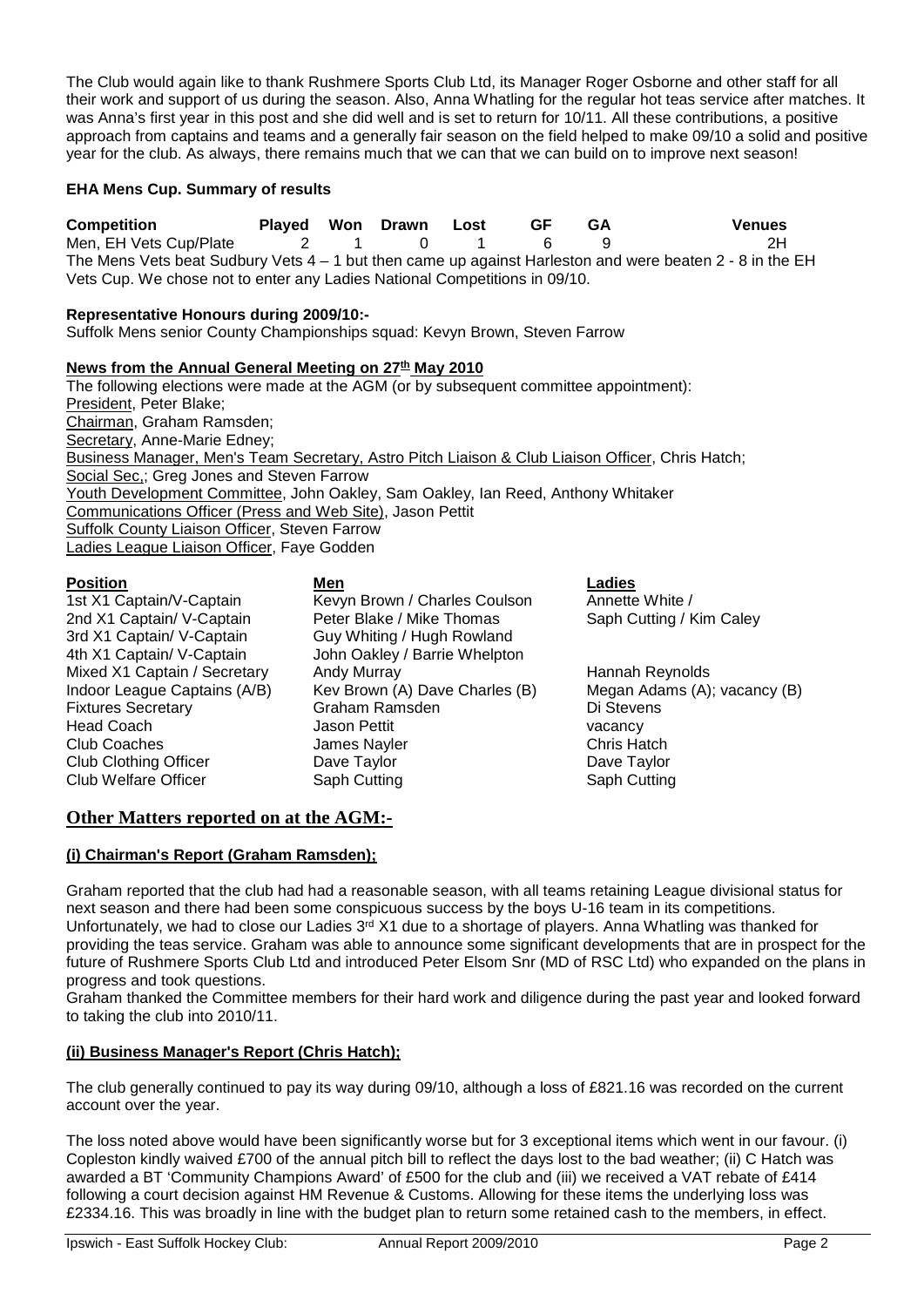This last winter was pretty awful for weather, causing some dislocation with a number of the league games postponed and requiring slip games, a few of which were then conceded by defaulting opponents. After September, no Friendly games were played at all, mostly due to the weather. Mixed hockey continued with fairly regular midweek fixtures on a day-to-day meet-costs basis (i.e. finances not recorded for these accounts). Once again it needs to be emphasised that the members who run the youth coaching are providing the whole club with a de-facto subsidy on their hockey costs, as this is worth some 20% off the net pitch hire costs at Copleston.

I should like to thank the team secretaries and/or captains for their clear and concise accounting of income and expenses. The 'traditional' contributions of those who waived most travelling expenses, goalkeepers who provided their own kit and also by those who absorbed costs such as phone calls are gratefully acknowledged.

### **(iii) Secretary's Report (Editor's Report)**

Committee meeting were held about every 6 weeks, during which the general management and matters relating to the club's sustainability and progress were discussed. The Minutes are available from the secretary (Anne Edney) on request. Members with items of business to raise should contact the Secretary in the first instance.

#### **(iv) Social Events Report (Editor's Report);**

Social events were organised by a sub-committee of Greg Jones and Ian Harris during 2009/10. These included a Christmas Curry & Crackers night, a Quiz Night and the Annual Dinner. All events were well organised and achieved a small profit. Whilst all events were fairly well attended there was always room for a few more and as ever, members are asked to support these important events, as we move forward to the 2010/11 season.

# **(v) Youth Coaching Report (Editor's Report);**

John Oakley continued to run the Sunday morning youth coaching programme, which included training and competitions for U-9 and U-13 teams, as well as a number of boys U-16 games. Liz Oakley acted as Administrator for the juniors (an Administrator is required for junior sessions to comply with good practice and child protection guidelines) for the 2<sup>nd</sup> year and was duly recognised as Club Lady of the Year in respect of this contribution. Anthony Whitaker took over running the younger children's sessions in the  $2<sup>nd</sup>$  half of the season and built up a good attendance. The club is very grateful for Anthony's help in this regard, not least because it allowed us to run with separate groups for the younger and older children. John was assisted on various occasions by Sam Oakley, Chris Hatch and others. We certainly finished the season with quite good attendances of up to 25 children. Without doubt, the most successful aspect of the junior programme was the progress of the boys U-16 team. All the players were regular Saturday players in our various Mens senior teams but coming together as an U-16 team they produced some inspirational results. These included victories over all our leading local competitors including Felixstowe, Colchester and Ipswich hockey clubs

#### **(vi) Umpires and Umpiring Report (Dave Charles);**

All fixtures requiring umpires were fulfilled including those put upon us by SCHUA and other clubs. Many thanks must go to Chris H who has probably done the lion share again. He often by request does two games on a Saturday and long may this continue. Other contributions have come from Ian reed, John Adams, Graham Ramsden, Jake and Dave Charles, John and Sam Oakley, and Anne Edney. Many of our registered L1s will not be registered as active in the new season and this is a concern. The number of female umpires is also a concern that the male part of the club effectively bails out the female part. L1 courses are run regularly so there is no excuse! Jake Charles achieved well as an umpire; last season attaining L1 outdoor status, this season he achieved L1 indoor and became a candidate for NYUPL. SCHUA are after him for next season!!! IES has 3 L1Ts, Barrie and Sam are approaching assessment, Neil has a year to get his games in.

Thanks again to those of you who have been dreading the Friday or even Saturday am call!

Stats: the following IES qualified umpires contributed the umpiring for the number of games shown. These include club and SCHUA appointments for IES games and a few other games where IES was asked to contribute a SCHUA pool appointment or umpire for another club during 2009/10. This list is not necessarily complete: Chris Hatch (31), Graham Ramsden (12), Dave Charles (10), Jerry Hindle (7), John Oakley (5), Jake Charles (5),Sam Oakley (5), John Adams (4), Ian Reed (3), Barrie Whelpton (3), Steve Thorpe (2), Neil Slade (2), Dave Taylor (2), Anne Edney (2), Peter Day (1), Saph Cutting (1), Steve Clark (1). John Adams, Dave Charles and Jake Charles also contributed significantly to the SHA Indoor Competitions umpiring.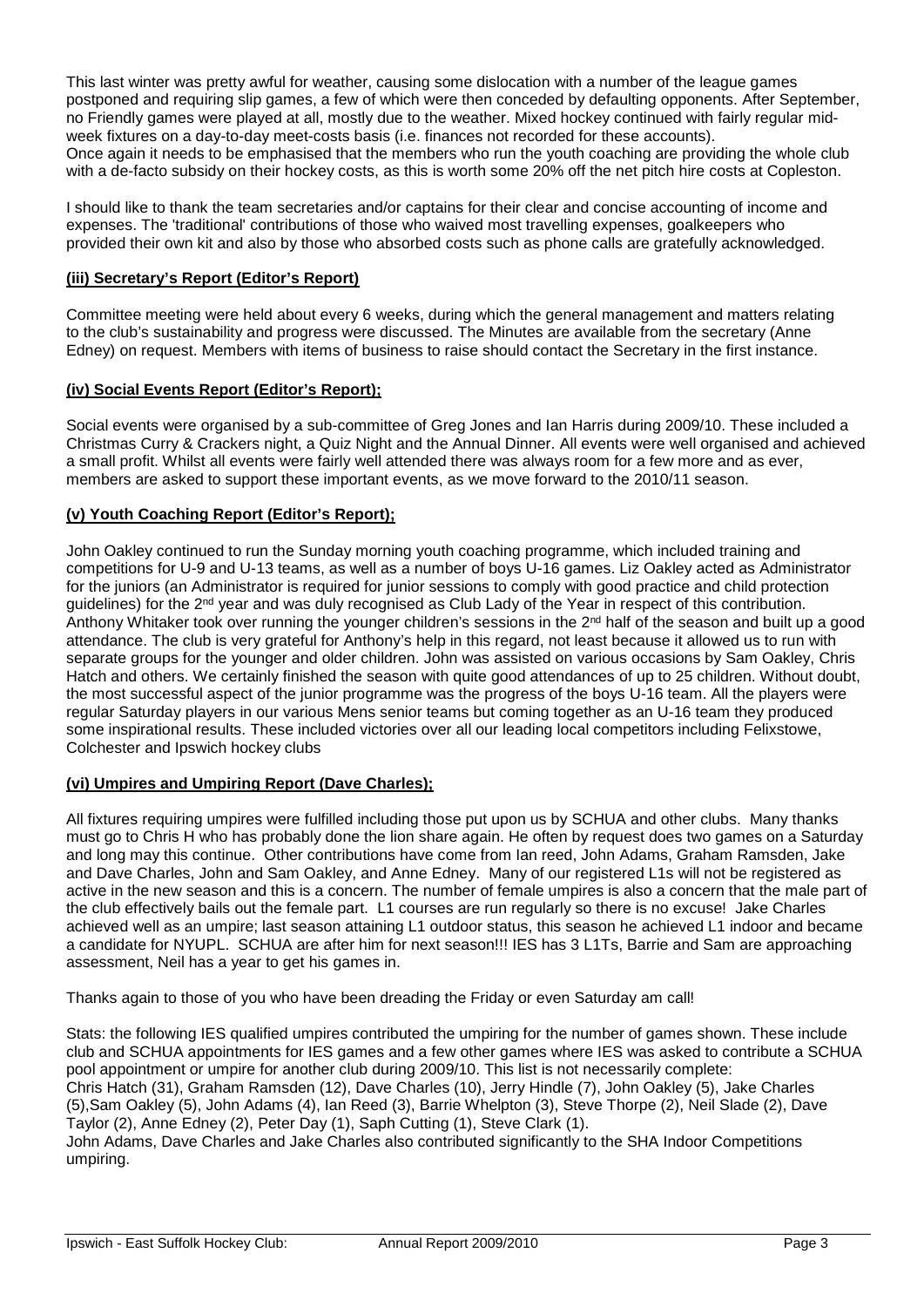### **Review of the 2009/10 season – Captain's reports:**

#### **The Mens 1st X1 (Jason Pettit)**

This season the men's 1<sup>st</sup> team took on a whole new approach with the introduction of a coach/manager to provide some leadership both on and of the pitch.

Previous season's the squad used was in excess of 25 people due to availability & commitment which did not help with stability or tactics with the team, this year we stuck with a regular squad and played some attractive hockey at times. This included a number of youngsters who had shone the previous season and warranted a chance within the squad.

This season we held preseason fitness sessions & friendly fixtures against team who play in higher divisions than ourselves to set expectations and to push ourselves.

We also encouraged the squad to commit to training were we could work on set plays, basic skills and drills at improved structured training sessions held by the coach, although not as many people came as we regularly as we would have liked numbers were better than previous years.

Although the friendly results did not reflect the progress we had made already as a team they did offer a challenge which we dealt with very well.

We had some pleasing results in the first half of the season starting with a 10-1 win against St Neots and results continued to show that a stable team and training really helps and with six wins, 2 draws & 4 losses in the first half of the season we were more than happy with the progress we had made and sat in the top half of the table.

The second half did not start well with snow stopping training and friendly games which hindered our preparation for the second half of the season. This meant that we started with a league fixture and little preparation. This seemed to sum up our results also with only two wins, one draw and seven losses, however injuries did not help us either with two or three players out long term.

We hope to introduce a couple more players for next season to give the squad to strengthen and build for the future which will help us progress to the next level.

I would like to thank everyone who has played in the squad and contribute to its success in staying up in 2 North for another season. A huge thank you also goes to Jason Pettit for his commitment and expertise in coaching us from the sideline and to Kevyn Brown for being Captain.

We look forward to another successful season next year taking another step forward with this new approach and climb up the table next season.

#### **Ladies 1st X1 (Abigail Adams)**

The ladies first team squad knew they would have a tough challenge ahead of them in order to improve on last season's 6<sup>th</sup> place finish. After a shaky start seeing the girls draw to Bourne and lose to Wisbech, a run of 5 wins (including victory over local rivals Ipswich who were subsequently promoted), saw the squad sitting comfortably amongst the top teams in the league, with confidence and team morale high. The squad's performance hit the buffers with a defeat against Cambridge City which was the beginning of a run of six defeats. With self-belief somewhat lacking, the Christmas break provided a welcomed opportunity to refocus. January saw two well fought 3- 2 victories against Norwich City and Long Sutton. The highlight of the season was undoubtedly a 1-0 victory over league champions Lowestoft, having been forced to turn out with only 11 players. Having lost some key players to injury and newfound family commitments, player availability was always going to be a problem this season, but stepping up to the plate when it mattered, coupled with the joining of several talented players to the club, meant that the girls finished in 6<sup>th</sup> place for the second season running. Despite a disappointing second half of the season we should take pride at remaining in this league and proving we are more than good enough to compete at this standard.

I would like to thank everyone who has contributed to the ladies first team squad over the course of the season. Charlie Farrow has decided to step down as coach after four seasons, and thanks go to him for his commitment to the squad. I would also like to thank my Vice-Captain, Sarah Brown, for her endless support. In fact, everyone that has played a part in organising me over the course of the season – a huge thanks! We look forward to another successful campaign next season.

#### **Mens 2nd X1 (Dave Charles)**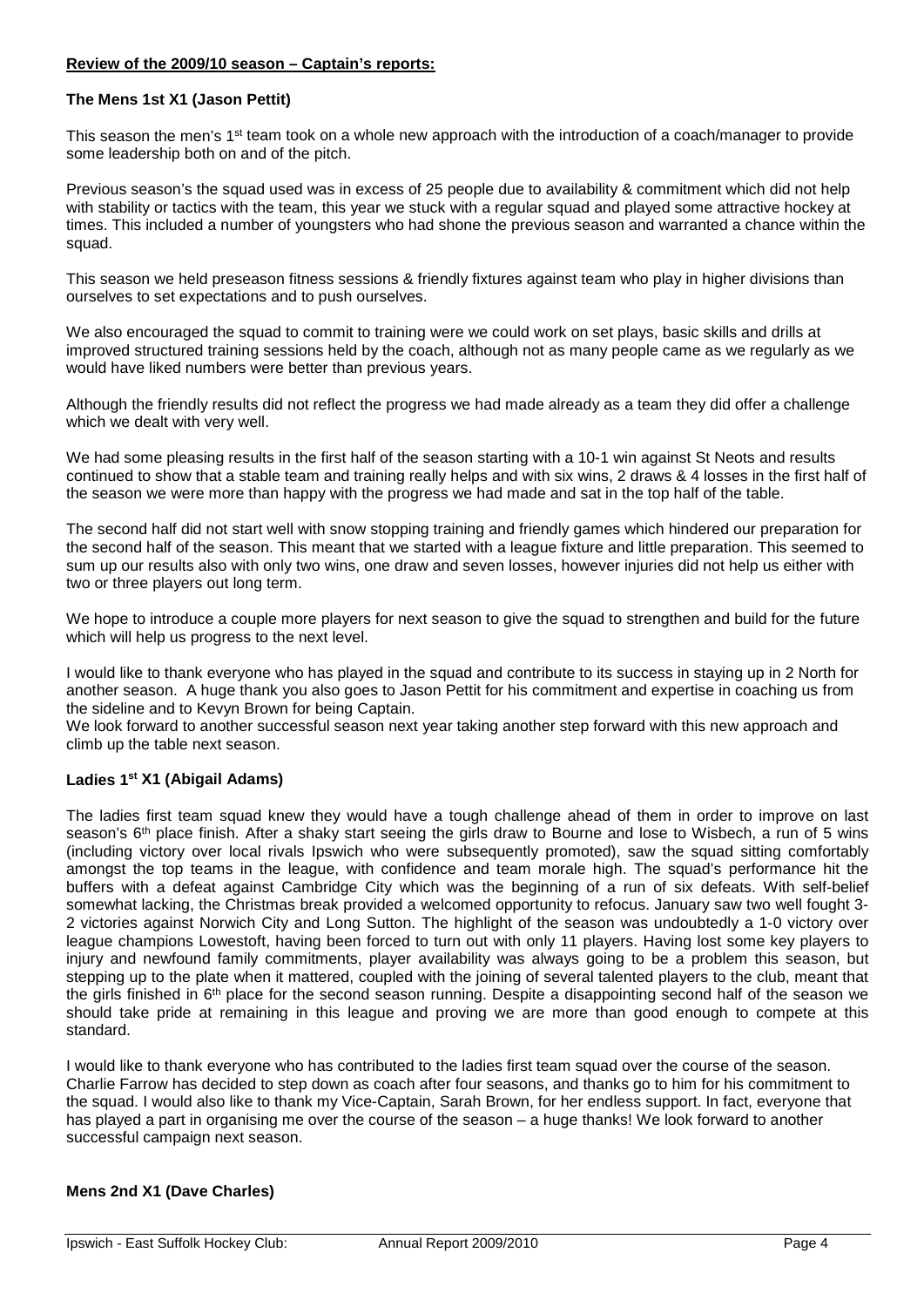The Mens 2nds, captained by Dave Charles needed to consolidate in Div 4NE. This level proved to be the team's level although 8/12 was disappointing and the possibility of relegation to div 5 only went away as results elsewhere and cancellations worked in our favour towards the end of the season. We could have had a mid table finish in the top 6 at one stage but it was not to be. There were some critical changes in team personnel throughout the season which probably cost us the chance to finish in the top 6. We used a number of Junior players to bolster the numbers and at times to make up playing numbers particularly in the 2nd half of the season. The effect of this was to strain the core members and to frustrate some of the Juniors but the resolve of the team and the spirit of the team held firm. The team almost unanimously voted Peter Blake as player of the year, but despite his best efforts we never really managed to stem the tide of goals and conceded almost twice what we scored!

# **Ladies 2nd X1 (Editor's Report):**

The start of the season saw the need to consolidate from 3 teams to two, after it had become very clear that insufficient players were available for continuation of a Ladies 3<sup>rd</sup> X1. Some of the former 3<sup>rd</sup> X1 chose to stay but regrettably a few others moved to alternative clubs. This was fair and understandable. Despite the difficulties, captain Cathy Cook soon got the side into a competitive structure and a draw and a win in the September friendlies was a good foundation for the league programme to come. Following 2 losses, the side achieved four wins and four draws through to the Christmas break, virtually eliminating any chance of relegation by then. A game vs Bury 3rds on Nov 14<sup>th</sup> was abandoned in a torrential downpour but the  $7 - 3$  away win over Grasshoppers on Dec 12<sup>th</sup> saw an outstanding performance against a side above us in the division.

The Jan – Feb period was disrupted by the snowy weather but once games got underway the side enjoyed mixed fortunes. The outturn for the second half of the season was 3 wins and 5 losses. Home form and results remained quite good but end-of-season losses at Bury and Harwich took a bit of the gloss off and meant a 50% record and a  $7<sup>th</sup>$  place finish of the 10 teams that remained in the division at the end. Still, a season that settled well and one where we were always able to compete and enjoy the competition. Cathy stood down as Captain after several seasons and the Club thanks her for her contribution in this regard.

# **Mens 3rd X1 (Editor's Report)**

The Mens 3rds, under the redoubtable captaincy of Guy Whiting, approached the 09/10 season with a determination to show that they should have been in Div 5NE from the previous season. The step up was always going to be tough and challenging for a side that was in transition from one that had been very much veterans based. As the season unfolded, Guy was able to select and sustain a team of senior players, along with some of the promising teenage players who were increasingly making their mark. The four September friendlies saw a mixture of results including a win over Bury but a thrashing by Harleston, although by then it was clear that the team could score goals. A 4 - 0 win over Norwich City on the opening day of the league programme promised well but 3 losses followed before a return to form with wins over Sudbury and Norwich Dragons. In all, 5 wins and 6 losses was the outturn by Christmas, leaving the side adequately positioned but with work to do. When action restarted between the snow storms, a solid 4 – 2 win over Pelicans and a 1 – 0 win over Dragons (Daz Clarke scored with a few seconds left) almost ensured divisional survival but losses to Ipswich Cranes, Sudbury and Felixstowe left the side a bit vulnerable before a  $3-0$ 'default' win over UEA assured a 7th place finish. The late season games and results were adversely affected by a seemingly minor collision which resulted in Guy having a badly broken arm and some permanent metalwork to hold the bones together. Any similarity with Bionic Man will have to await a later assessment…….!

#### **Ladies 3rd X1 (Editor's report)**

As mentioned elsewhere, it was clear by about August that too many players had left the club or were unavailable for reasons such as maternity, work commitments or other reasons for the continuation of a  $3<sup>rd</sup> X1$ . With regret the side was withdrawn from the league – a doubly disappointing turn of events following the promotion to the Suffolk Premier after the highly successful 08/09 season.

#### **Mens 4th X1 (John Oakley)**

In terms of results obviously the 2009/10 season was very disappointing; however getting good results is not the only criteria to judge the 4th XI season. The role of the team is a development side with the aim to introduce promising juniors to Club Hockey and turn them into competent Club Players who can progress within the Club and play for teams higher up the Club. In these terms the season is then really a success because several youngsters continued their development to the extent that players who started the season with the 4<sup>th'</sup>s finished playing for higher teams in the Club. Admittedly part of this was because of the horrendous number of injuries suffered by the Club during the season but it should also be noted that the youngsters all performed well in the higher teams.

Another aim this season was to restructure the 3<sup>rd</sup> and 4<sup>th</sup> elevens such that the Veterans played mainly for the 4<sup>th'</sup>s. This was achieved relatively smoothly and it was possible to build a team spirit which meant even if we did not win many games we were competitive towards the end of the season. The low point of the season was the 12-0 defeat by Norwich City Vets where it was an achievement to get eleven players on the pitch (the eleven players however